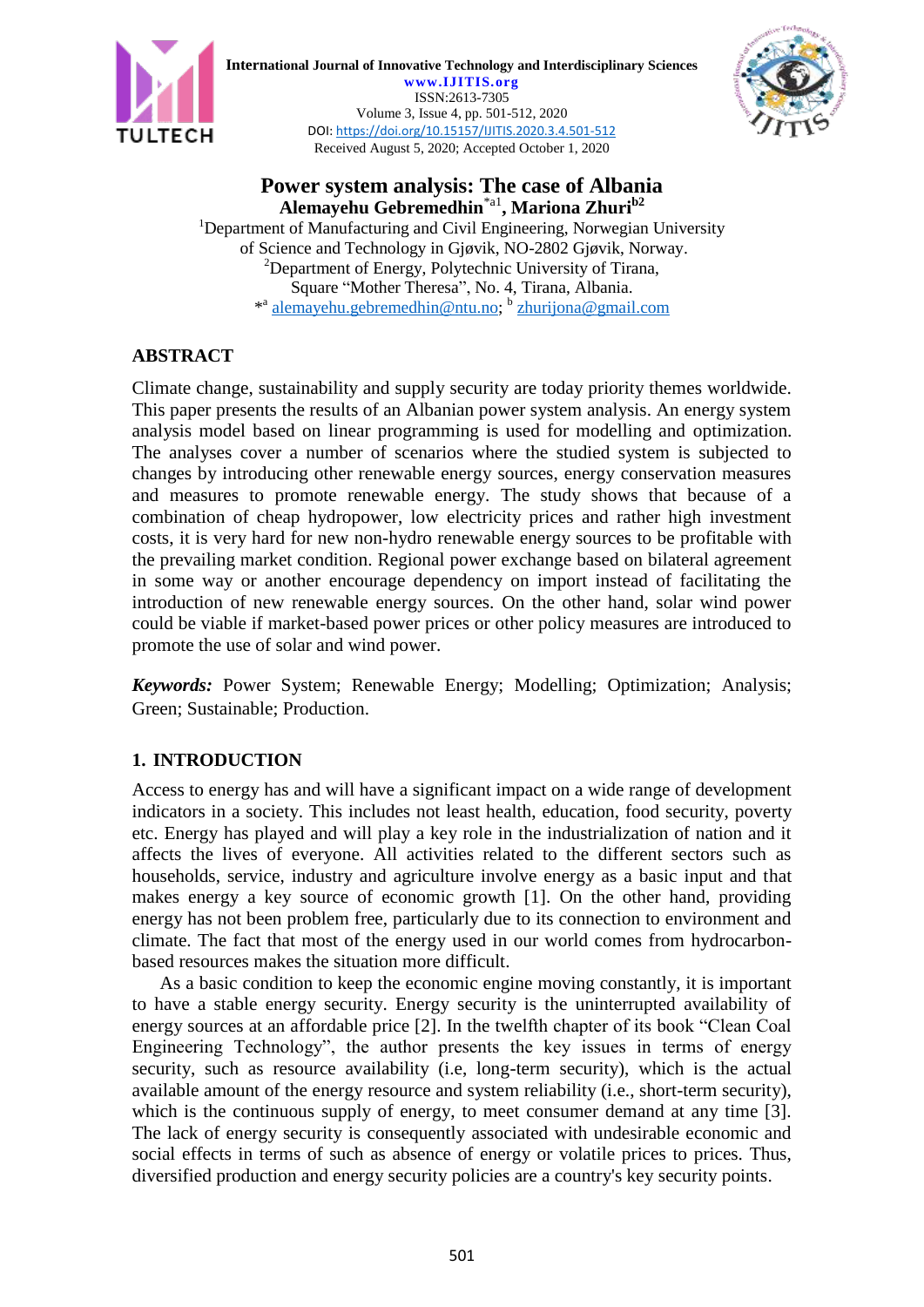The growing demand for oil, natural gas and other non-renewable sources is endangering the security in the world, leading to an energy crisis, hence the focus is concentrated more and more towards renewable energy sources. Furthermore, due to exploitation and application of these traditional energy sources, the whole world is facing the environmental pollution problems. These problems must be resolved by the large-scale deployment of renewable energy [4].

While in developed countries researches, politics and new energy projects are focused on flexible generation and demand-side management in order to maintain secure and stable operation in the grid [5, 6], much of the focus in developing countries like Albania is on meeting domestic energy needs and securing a stable power system. In the Nordic countries particularly Norway, not only the power system is stable, but it is also has exceptionally low carbon emissions. These countries seem to have utilized their natural sources to generate renewable energy and also produce a large share of energy by using combined heat and power CHP which is one of the most efficient ways of producing both heat and electricity simultaneously [7].

A detailed analysis of the power system must be carried out in order to find the weakness and strength of a power system and thereby contribute to the stability of the system. This analysis is essential to ensure sustainability. Western Balkan countries, including Albania, facing great challenges, but at the same time with a tremendous potential for renewable energy, have the potential to improve their energy production situation, increasing the chances of securing a sustainable development for their countries [8]. One of the most important goals of sustainable development is clean energy, and it remains a crucial objective that has to be fulfilled by many developed and developing countries [9]. Results from studies that analyze the power systems of these countries, for example for Kosovo, show that the goal of a flexible and sustainable energy system can be achieved and implemented successfully [10].

Given the problems of the Albanian energy system, especially during certain periods of the year, this paper aims to analyse and provide possible optimization options for this system. Integration of new renewable energy sources specifically solar and wind energy into Albania's energy system will diversify the country's power production mix, increase domestic capacity, and minimize future environmental impacts. In addition, rational investment in new renewable energy systems will also allow Albania to maintain its power system's position as one of the greenest in the region [11].

Albania is endowed with abundant hydro energy sources and the power supply is dependent mainly on hydropower. However, the capacity is not sufficient to meet the demand particularly during dry season. The fact that electricity production is completely dependent on hydrological conditions results in an insecure power supply system. For instance, the year 2017 marked a huge reduction of power reduction compared to 2016 [12]. This has led to significant increase in import. This means Albania has to depend not only on a single energy resource but also on import. There are however times where Albania enjoys plentiful production from hydro for instance 2018 [13, 14].

This instability of the power system comes because of its dependence on hydropower, resulting in dependence on hydrological conditions, thus endangering unpredictable electricity purchases, mostly in dry periods of the year (summer-autumn), because of the limited generation capacities. Another issue related to this system is the location of the three main hydropower plants: Fierza, Komani and Vau I Dejes, which generate most of the electricity in Albania. These hydropower plants are located in the north part of the country, while the largest consumption of power is in the central and southern parts of the country.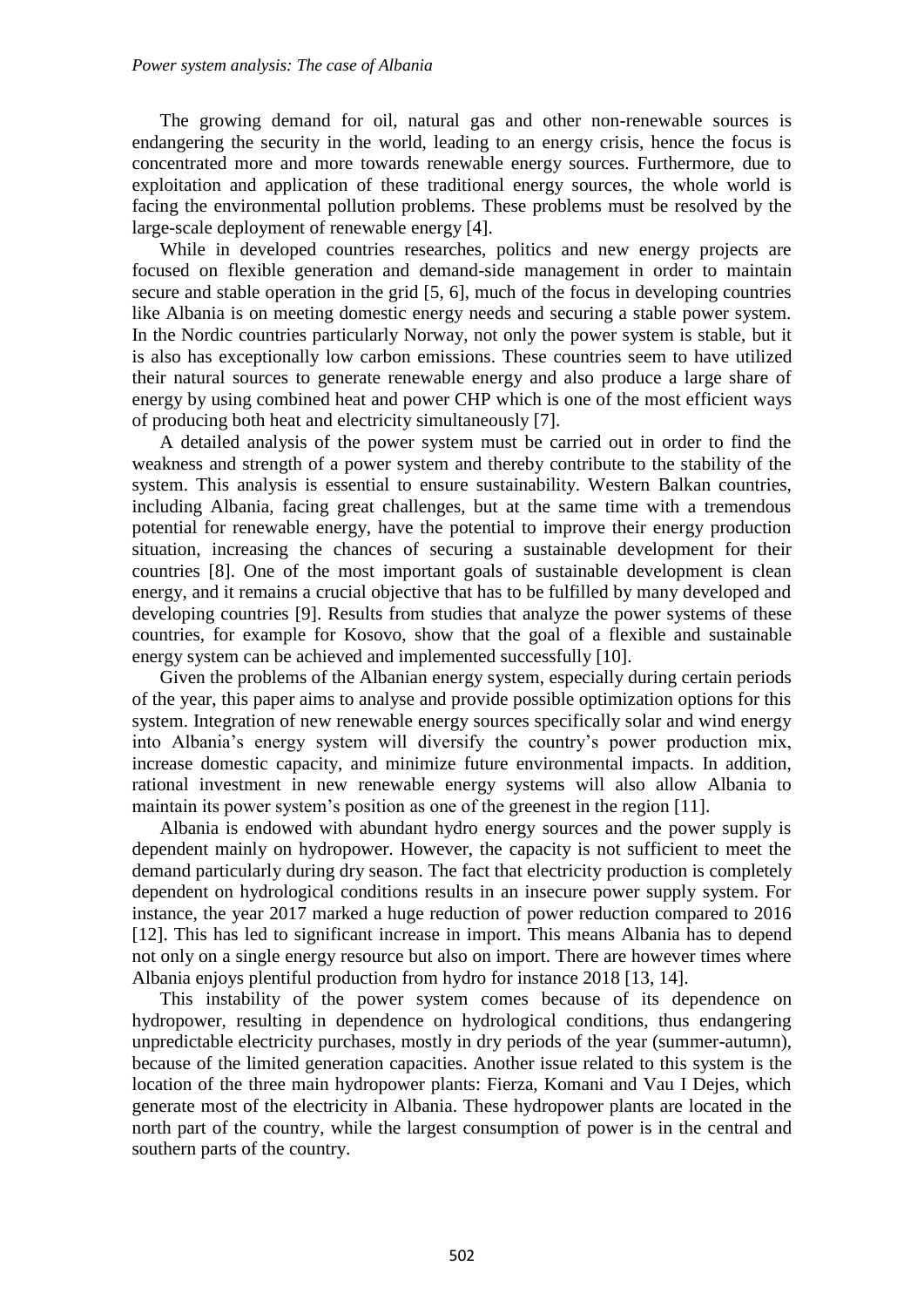Through system analysis, this paper aims to assess whether Albania has the potential to meet firstly its own domestic power demand and become a possible "green battery" for Balkan Peninsula.

## **2. METHOD**

The method used in this paper is system analysis. This method is useful when it comes to understanding a given energy system and show how different resources may be used optimally to achieve different objectives such as low system costs, reduced primary energy use or low overall emissions.

The system under study in this paper is the Albanian power system. To reflect its features is used an energy system optimization model called MODEST, which stands for Model for Optimization of Dynamic Energy Systems with Time-dependent components and boundary conditions. This model is used in different other studies which analyse the power systems in countries like Sweden and Chile [15, 16], by highlighting renewable energies and measuring the impact of industrial energy conservation.

MODEST's flexible time division enables the reflection of demand peaks and diurnal, weekly, seasonal and long-term variations in demand, costs, capacities, etc. depending on the time horizon, each year can be divided into seasons, which in turn are sub-divided into diurnal periods. One of the strengths of the model its ability to offer the optimal kind, magnitude and time of investment and the best operation of all system components can be determined.

## **3. CURRENT SYSTEM**

With a population of 2,845,955 Inhabitants [17], and a domestic power production heavily dependent on hydropower, Albania has one of the lowest per capita power consumptions of the Balkan countries. The total power production and demand were 5.206 and 7.943 TWh respectively in 2019 [18]. As the figure states, the demand is much higher than the domestic production which is heavily dependent of precipitation. There are many hydropower plants which are in operation to meet the demand. For simplicity sake the plants are classified as follows:

- Hydropower plant I: Fierza, Koman and Vau i Dejes
- Hydropower plant II: Banja, Fangu, Ashita, Lanabregasi, Ulez Shkopet Bistrica and Peshqesh
- Hydropower plant III: others

The main power consumers are the residential sector, followed by the service sector and industry [13].

The characteristic feature of electricity consumption, resulting from the study of the annual profile electricity consumption is almost a complete symmetry of winter – summer consumption. This comes as a result of using electricity for heating and cooling. So, changes in the environment's temperature are reflected immediately in the daily consumption of electricity. The monthly variation of the production curve is different in different times of the year. Regarding the gathered data, February, March and November, were the months with the highest production, when there were a lot of rainfalls. The curve is lower in summer as the country is mostly forced to import from neighboring countries. As mentioned earlier, Albania is dependent on imports,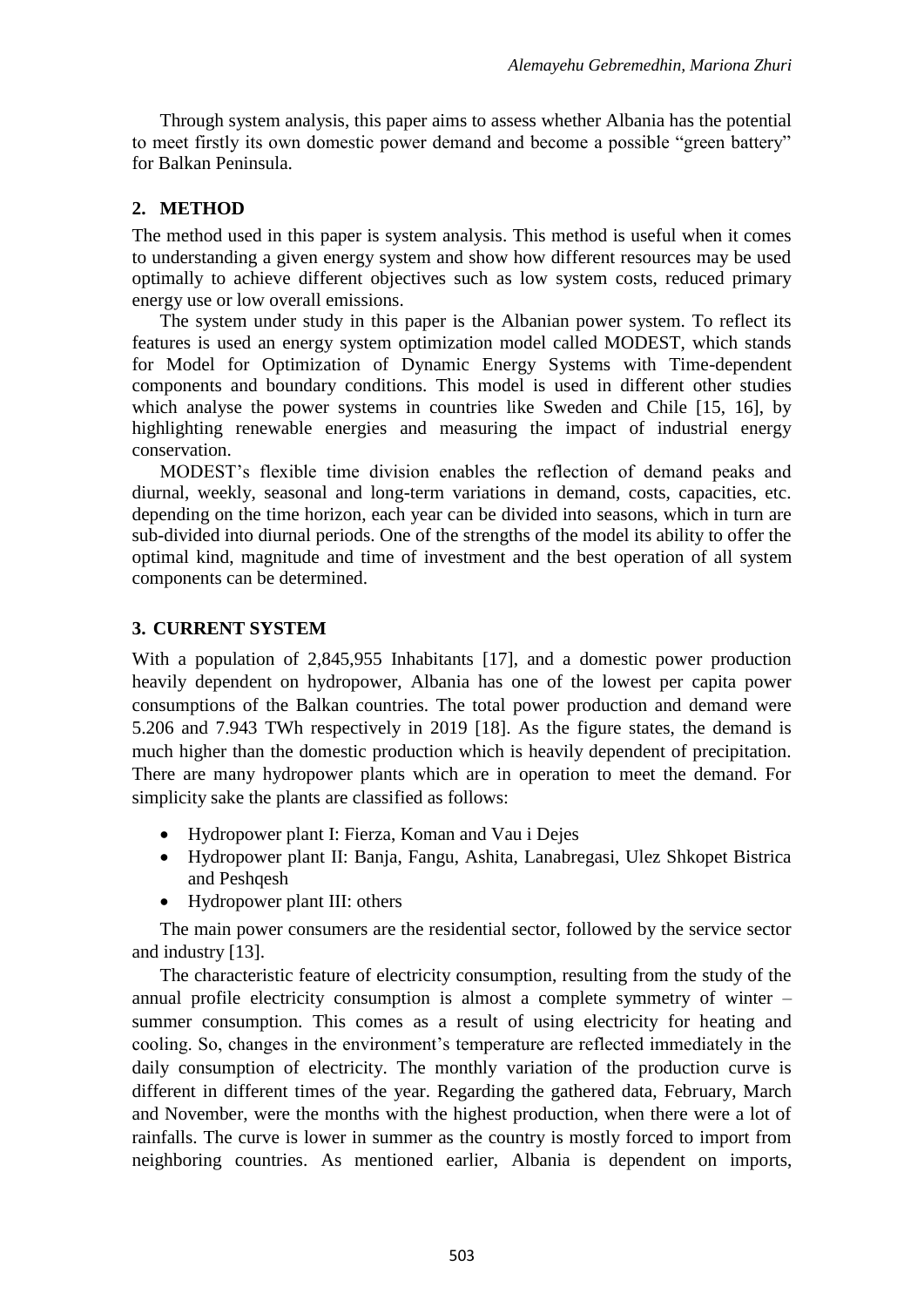especially during dry periods in summer, because of limited generating capacities and non-diversified sources of energy.

A model was set up based on installed capacities, annual power production and a proper time division. The chosen time division consists of 10 hourly values during 24 hours, for every month of the year. This was done to reflect the demand variation over the year. Evolved from this, the production of every plant, together with their output, efficiency and energy price were added into the model. The demand of electricity varies from year to year, but the total demand used in this study was 7.943 TWh for the year 2019.

# **4. STUDIED SCENARIOS**

Given that Albania has considerable potential for the exploitation of other renewable sources, a number of scenarios are proposed, as shown in Table 1. The scenarios in general considers new generation and changes in the electricity market.

| <b>Scenario</b> | <b>Description of scenario</b>                                   |
|-----------------|------------------------------------------------------------------|
|                 | Reference scenario based on 2019 data                            |
|                 | Scenario with new production plants                              |
|                 | Scenario $2 +$ increased demand due to<br>change in road traffic |
|                 | Scenario $3 + new$ electricity market                            |

Table 1. List of considered scenarios

## **4.1 The Existing Energy System-Reference Scenario**

The existing power system of Albania is shown in the figure below. In this scenario, all existing generating power plants hydropower plants are considered. Most of the supply comes from hydropower plants but there are some limited generation from existing solar PV and incinerators. This scenario includes also existing import and export connection with the surrounding countries where power generation is mainly based on non-renewable energy sources.



Figure 1. Existing power system in Albania.

# **4.2 Scenario with new production plants**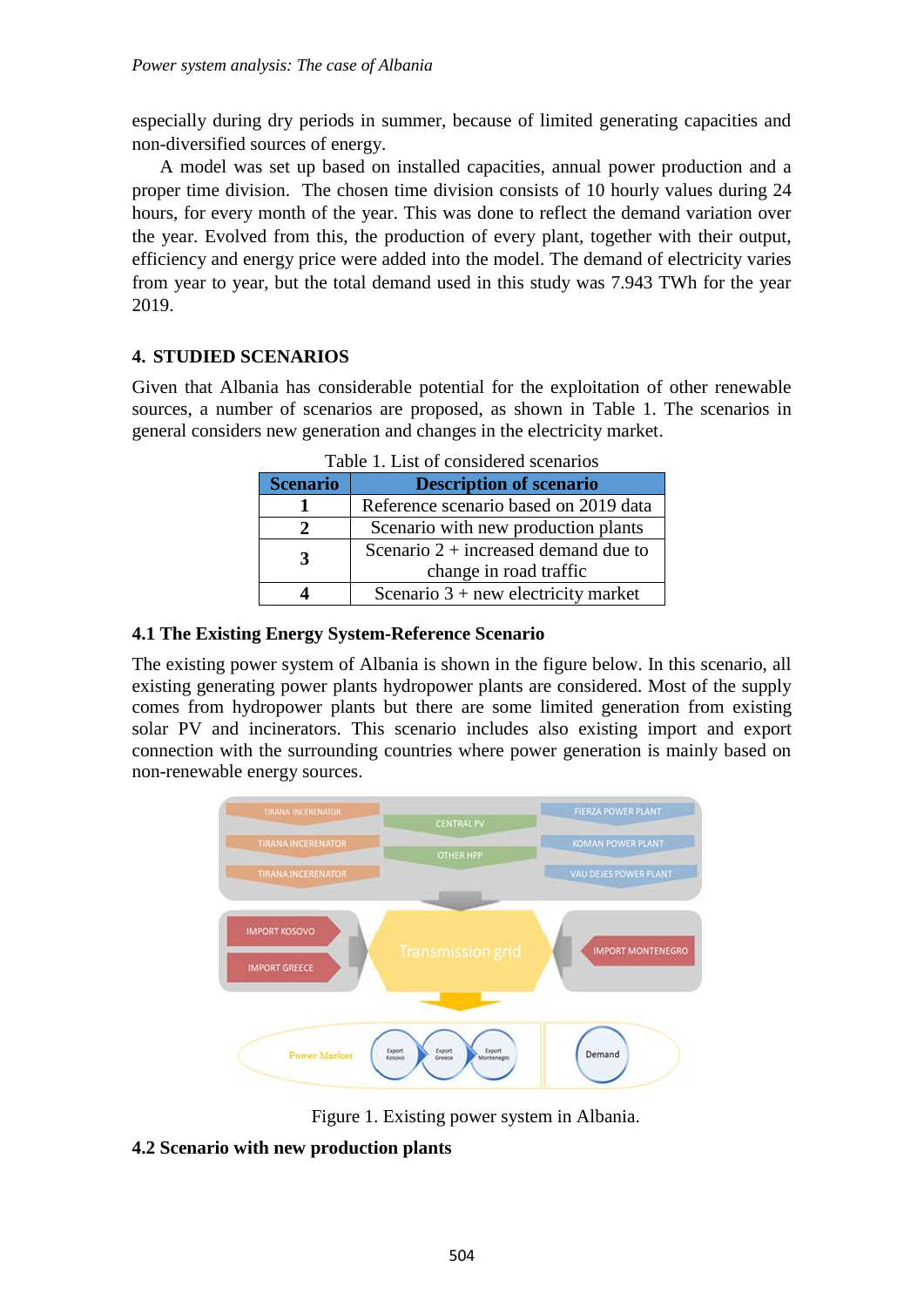This scenario is based on the reference scenario and it takes into consideration the possible integration of new capacities of PV plants and wind power into the system. This scenario takes into consideration the new hydropower plant built by Norwegian company Statskraft, which will start operation in 2020. According to Statskraft which also owns another hydropower plant already in operation, the new plant has a capacity of 184 MW and will have annual generation of 450 GWh [19].The investment costs of large utility scale PV plant is estimated to be 830 thousand Euro/MW. Currently Albania has only 1 MW installed PV capacity and it has a considerable available land area that can be used for installing new capacities. According to IRENA the technical potential of solar energy in 2030 is around 2,4 GW with equivalent annual generation potential of 3.7 TWh [8]. This high potential could be exploited to also implement microgrid PV systems, similar to a techno-economic feasibility study done for Bangladesh, to investigate the prospects of renewable energy-based islanded microgrids in support of rural electrification to power households and irrigation systems [20]. The increasing interest for floating PV on existing hydropower plants and reservoirs has also made the Albanian hydropower more attractive. Such types of plant could complement existing hydropower. In addition to the newly built hydropower, this scenario includes the floating solar PV which is going to be tested on the reservoir of the Banja hydropower plant.

It is however not clear whether floating PV is considered in the IRENA report. It is therefore assumed in this paper the solar potential includes floating PV. The report from IRENA reports that Albania has substantial potential of wind power. According to IRENA the technical potential of wind power in 2030 is around 7,5 GW with equivalent annual generation potential of 13.6 TWh [8]. These new installed capacities are estimated with investment costs of 1MEUR/MW, as calculated by IRENA.

#### **4.3 Scenario with increased power demand**

This scenario considers increased power demand due to a possible change in the transport sector. The change in the transport sector will mean a switch from traditional fuel-based vehicles to battery electric vehicles (BEV). This is motivated by the need to reduce the CO2 emissions and particle pollution from road traffic. This situation demands change particularly in highly populated areas such as Tirana, the capital of Albania and also other areas. Based on data from directory of Transport Service of Albania, the number of registered passenger cars in Albania was estimated to 499 005 in 2019 [21, 22]. The average annual mileage per vehicle is assumed to be between 10- 12000 km/year.

Globally, the number of BEV is increasing. For instance, about 1,5 million new BEV were added to the global fleet in 2019 making the total 4.8 million BEV by the end of 2019 [23]. This development will surely affect the future Albanian fleet. The fact that Albania has substantial renewable resources could be a driver in electrification of the transport sector.

The specific electricity consumption for BEV depends on many factors such as the vehicle type and season of the year. In order to determine the additional electricity demand caused by electrification of passenger cars, an average electricity consumption corresponding to 20 kWh/100 km is assumed. Based on the total number of passenger cars with assumed annual mileage of 11,000 km/vehicle and specific consumption, the potential additional electricity demand would be around 1 TWh/year. This will mean a huge increase in electricity demand requiring a lot of import or enormous investment in new domestic generation capacity together with other essential investment associated with it. It is currently difficult to make any sort of prediction regarding the future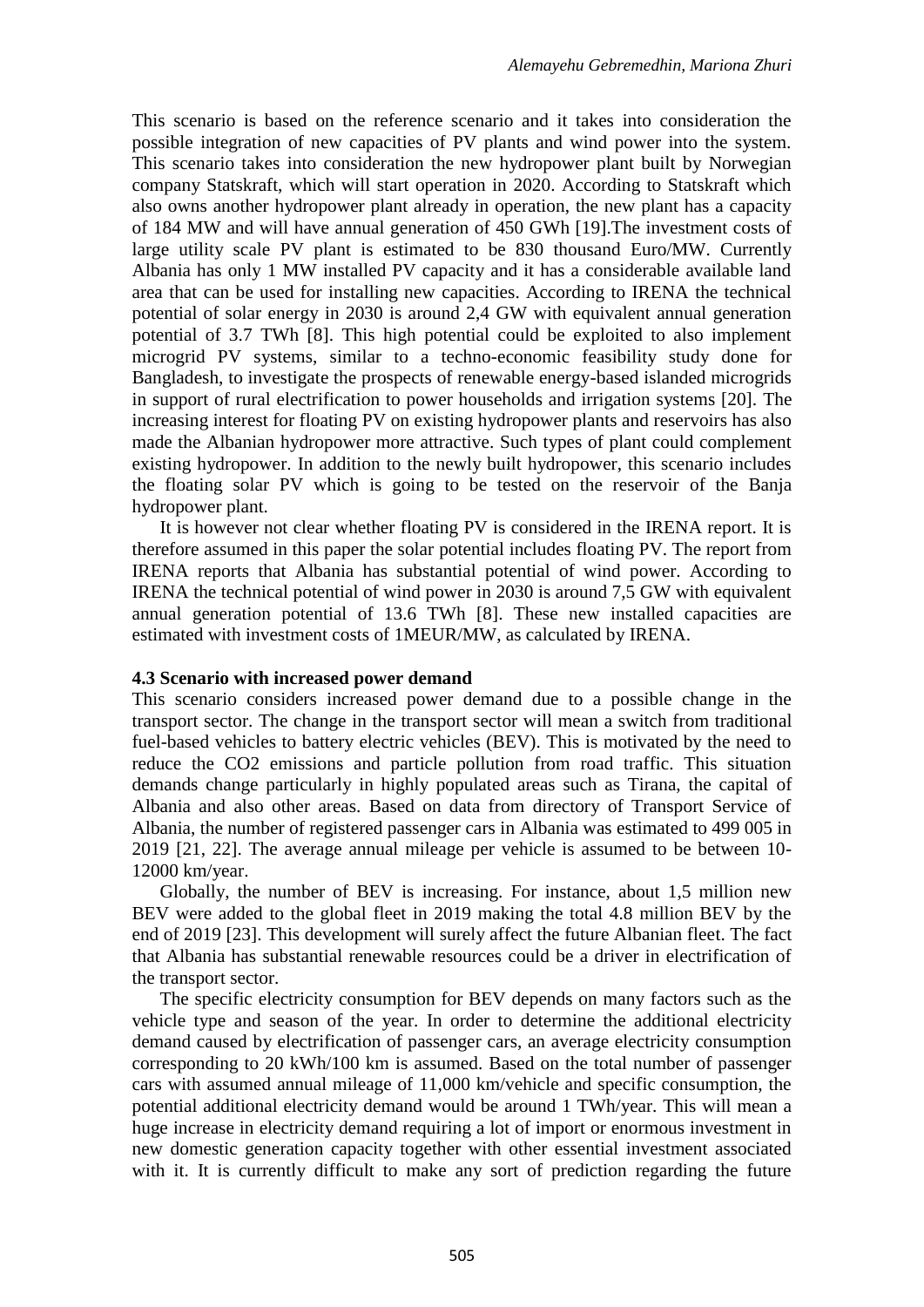development of road transport electrification in Albania. Here, different scenarios could be considered to investigate the impact of the electrification of Albanian fleet. For simplicity reason, although it is not known how the development along this line would be, the electricity demand is assumed to increase by 0.5 TWh as a result of electrification long term. If this would not be the case, the increase in demand can be motivated by other electrification activities. However, the fact that the residential sector is a major consumer of energy particularity electricity [24], energy conservation measures within the residential sectors may result in reduced use of energy.

### **4.4 Scenario with new electricity market**

As mentioned earlier, almost all power production comes from hydropower plants mainly owned by the state. The market as it is now is fully regulated with KESH (Korporata Elektroenergjitike Shqiptare) and OSHEE (Operatori i Shpërndarjes së Energjisë Elektrike) being the most influencing producer and distributer respectively. Produced electricity is currently sold in a regulated market resulting in low revenue for producers and this situation does not encourage the development of new renewablebased power generation. There are however other plants owned by foreign companies that do not operate under similar market condition as the ones owned by the state.

Electricity consumption in Albania has increased slightly in recent years and this trend is expected to continue.

Albania is taking steps to introduce more market-based support schemes, but there are still concerns about the auction scheme being a suitable model [8].

This scenario is the combination of the previous two scenarios. In this scenario, the system was changed by adopting market-based prices for import and export of power within the system boundary. The new prices are based on the electricity market in the South-Eastern Europe, which is an organized electricity market operated by a market operator called South East Europe power exchange (SEEPEX). Daily average prices from SEEPEXs monthly report for the year 2019 [25] are considered as import and export prices in this case. This situation will give a better market condition for power companies and could lead to profitable future investment. This condition may also enable the penetration of Albanian green energy in the region.

### **5. RESULTS**

Based on applied data, the Albanian power system does not have enough capacity to meet domestic demand. For the reference scenario, hydropower I, a group of hydropower plants which consists of the three main hydropower plants; Fierza, Komani and Vau I Dejes, play a crucial role in meeting the domestic electricity demand followed by hydropower plant group II and III. A large part of power demand is however, covered by import, which in this case has a share of 38%, see Figure 2.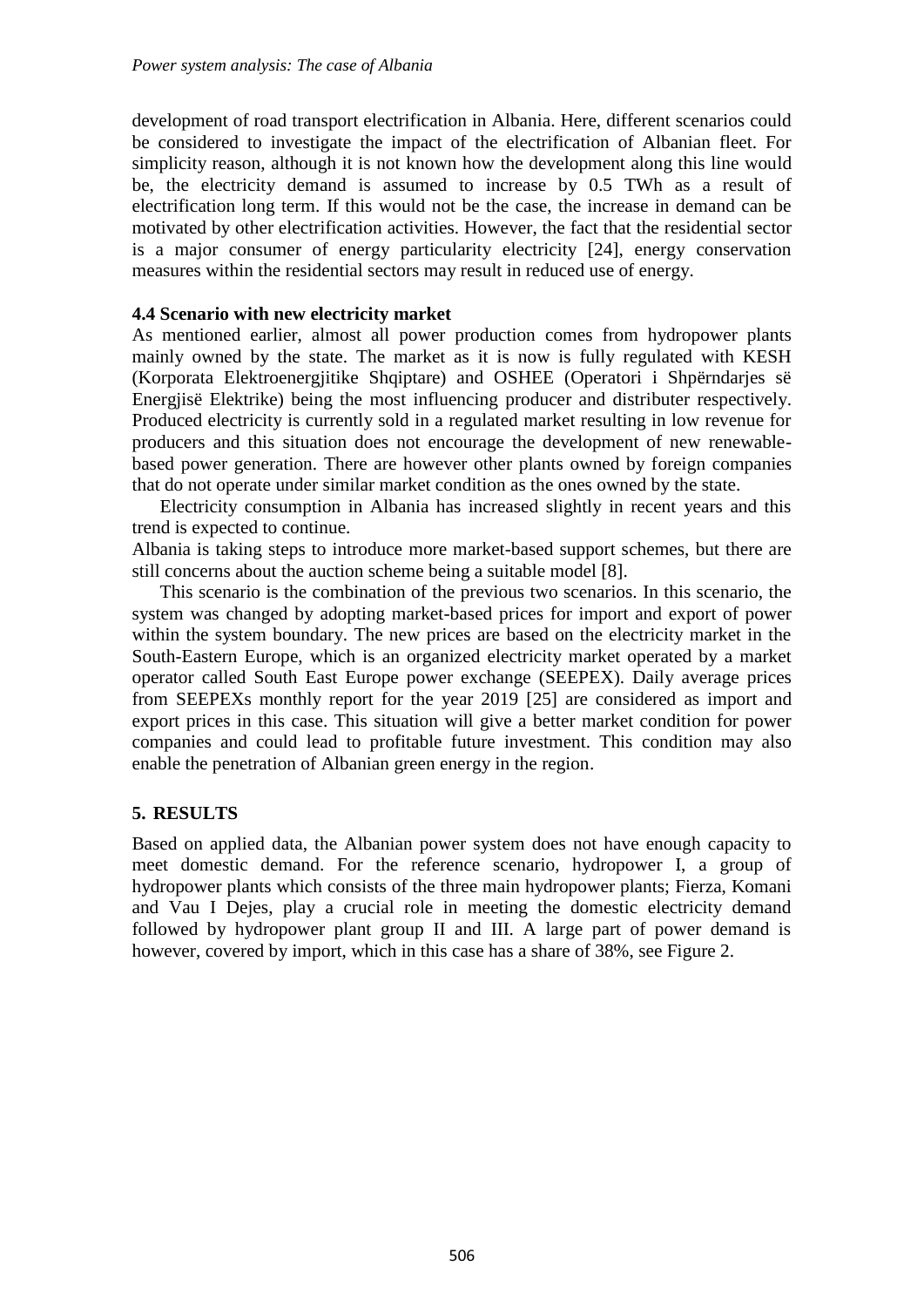

Figure 2. Production share reference scenario

A main reason for this situation is the dependence on hydropower, thus dependence on hydrological conditions, which in some cases leads to new, unpredictable electricity purchase agreements, which are even more expensive than the predictable ones. The results show that it is very important for the Albanian Energy System to diversify its generating sources of electricity.

In the Figure 3 we have introduced new plants in the form of solar and wind power does not bring any new solution. On the other hand, the new hydropower plant together with the floating PV contribute to reduced import. Based on applied data, the Albanian power system does not have enough capacity to meet domestic demand. In the same way as in the reference scenario, the major hydropower plants group I continues to play a crucial role in meeting the domestic electricity demand followed by hydropower plant group II (this includes in this case the newly built hydropower) and hydropower plant group III. Although the contribution is insignificant compared to the hydropower plants, there is minor contribution from solar PVs. A large part of power demand is still, covered by import, which in this case has a share of 32%. The decline in import in this case is mainly due to the newly started hydropower.



Figure 3. Production share new production plant scenario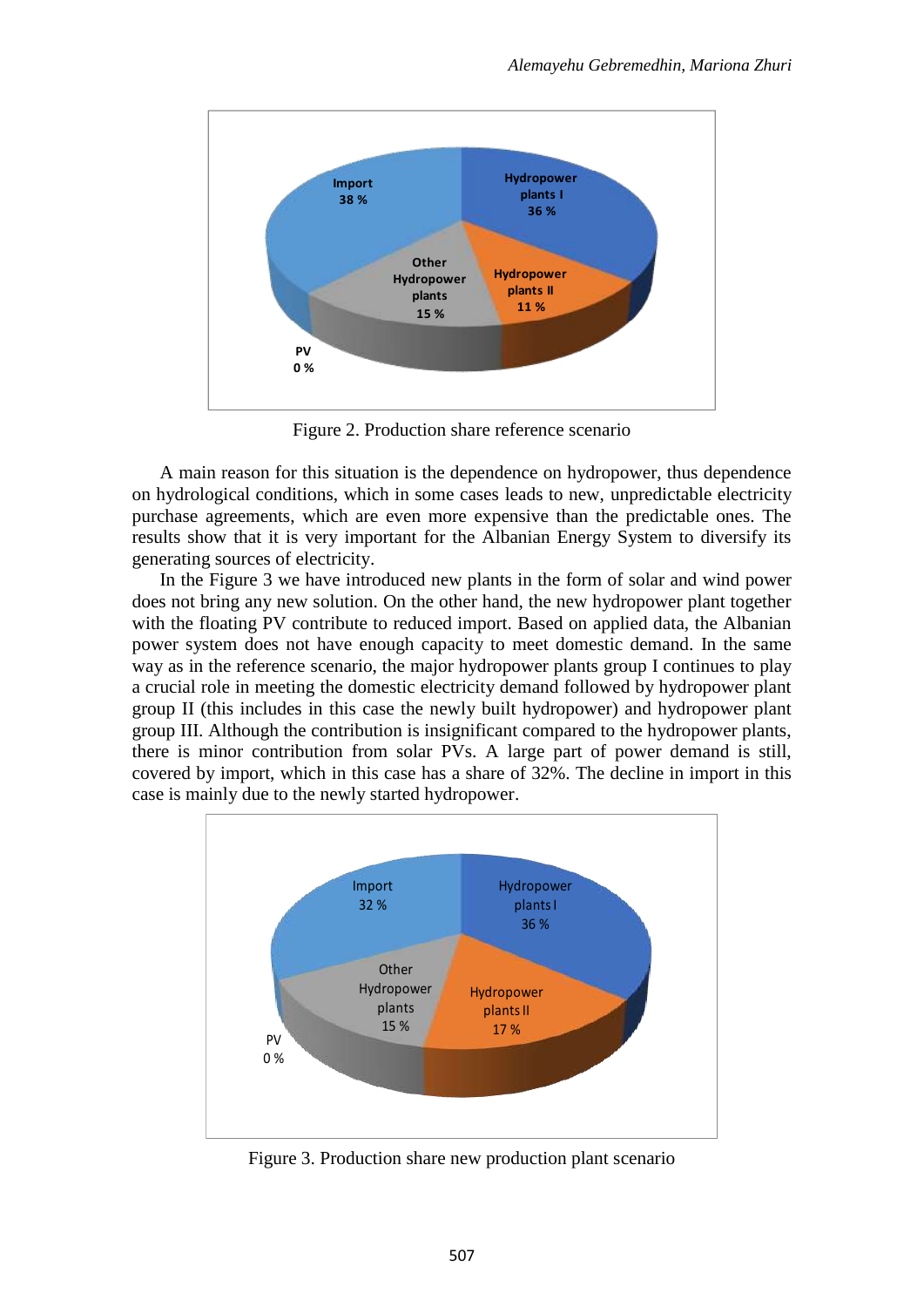Increasing electricity demand due to electrification does bring a slightly different solution than the previous scenario. Compared to the previous scenario, there is a slight contribution from solar PVs both from the existing and the new. Increased demand has in a way triggered a small increase in the use of solar energy instead of increased dependence on import to cover the additional demand. As it was the case in the previous scenario, the major hydropower plants group I continues to play a crucial role in meeting the domestic electricity demand followed by hydropower plant group II and hydropower plant group III. A large part of power demand is still, covered by import, which in this case has a share of 35 %, see Figure 4. If it had not been for the newly started hydropower and small contribution from solar PV contribute, the import would have been higher due to increase in demand.



Figure 4. Production share increased power demand

The introduction new power market indicates a very different solution compared to all the previous scenarios. Here, investment in new renewable energy is highly triggered by the market-based import and export prices. The production share is shown in Figure 5.



Figure 5. Production share: new plants+ increased demand+ new market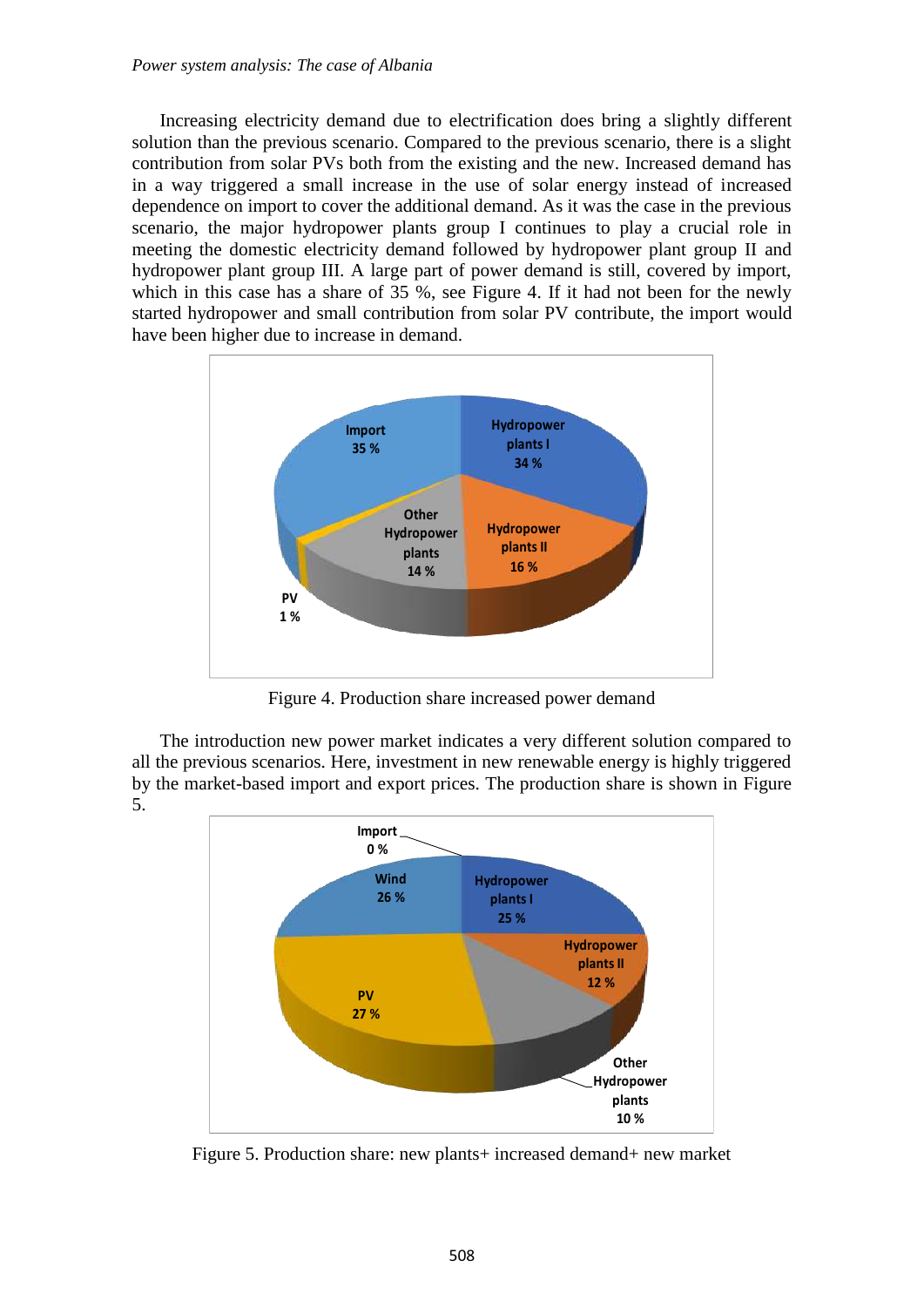Since both solar energy and wind energy are considered simultaneously in this case and the applied specific investment cost of solar PV is less than that of wind, investment in solar PV is more attractive than wind. However, wind energy is also has shown to be attractive due to potential energy limit set on solar energy. As it can be seen in the above figure, the contribution from new solar PVs and wind power is higher than all contributions from all hydropower together. Although solar PV and wind have a dominating role in meeting a large part of the domestic demand and contribute to net export, the major hydropower plants group I still play a crucial role in meeting the domestic electricity demand followed by hydropower plant group II and hydropower plant group III. In this scenario, the system is independent of import making Albania net exporter of green energy.

If on the other hand only solar is considered, a higher share of solar PV can be obtained. As it is shown in Figure 6, the share of solar PV increases to 39 % compared to the case where both wind and solar energy are considered. Even though only solar PV is taken into consideration, the system still will be independent of import and there is plenty of energy for export.



Figure 6. Production share: only solar+ increased demand+ new market

If instead only wind is considered, a higher share of wind power can be obtained. As it is shown in figure 7, the share of wind power increases to 56 % compared to the case where both solar and wind energy are considered.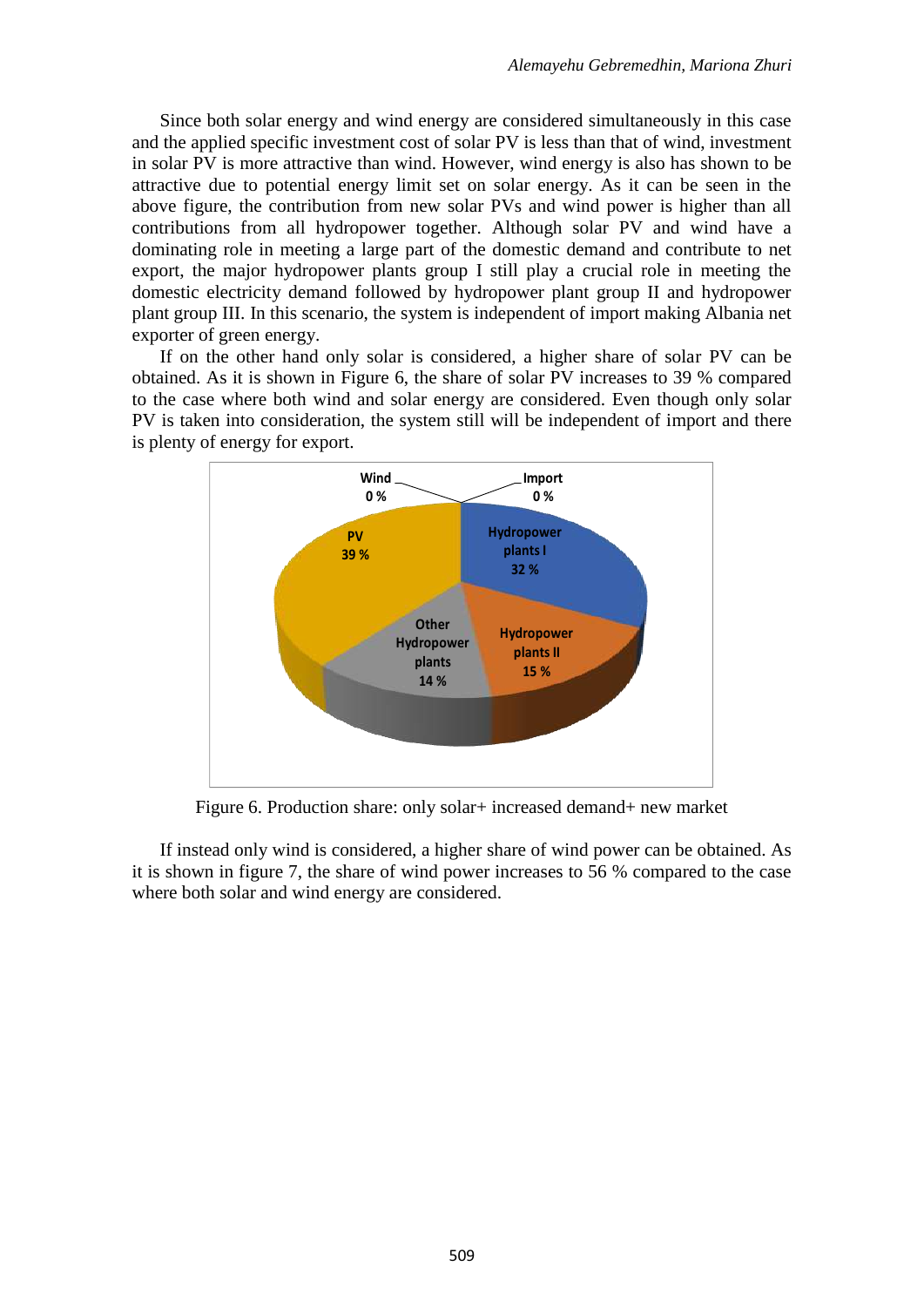

Figure 7. Production share: only solar + increased demand + new market.

When the penetration share of solar PV and wind power are compared with each other, wind power higher share due to higher technical potential than solar. The system in this case is independent of import and there is much more excess energy for export.

#### **6. DISCUSSIONS AND CONCLUSION**

In this paper, the Albanian power system is analysed by using energy system analysis model based on linear programming. The possibility of integrating solar and wind energy and the impact of market-based electricity market is studied.

Based on given data and considered assumptions, the Albanian power system have challenges regarding meeting domestic power demand. The virtually fully hydro-based power system is not enough to meet the demand not only in dry seasons but also in times of good precipitation. It is true that wet seasons contribute to reduced reliance on import but there is a need for more capacity to resolve the challenges both during wet and dry seasons.

With prevailing market condition and a system with a high reliance on hydropower and import, it is difficult for new none-hydro renewable sources to compete with existing hydro power plants. Even though Albania has abundant renewable energy sources like solar and wind, these resources are by far less exploited. Market incentives that promote the development of such sources are lacking. Furthermore, the existing regional power exchange system based on bilateral agreement offer short term solution in solving domestic power shortage issues. On the other hand, this situation might be a barrier for the development of none-hydro renewable sources such as solar and wind in the long term. There is therefore a need for a policy measures that encourages regional cooperation with climate and sustainability highlighted.

The system as it is today is not suitable to be able to absorb new renewable energy sources. Generally, the study shows that there is a substantial need of a certain form of incentives nationally or within the region to help promote the integration of solar and wind energy. In this study, market-based prices are used as a possible incentive to encourage future investments in renewable energy sources. If market-based prices are applied, both solar and wind energy could be attractive investments. Presented results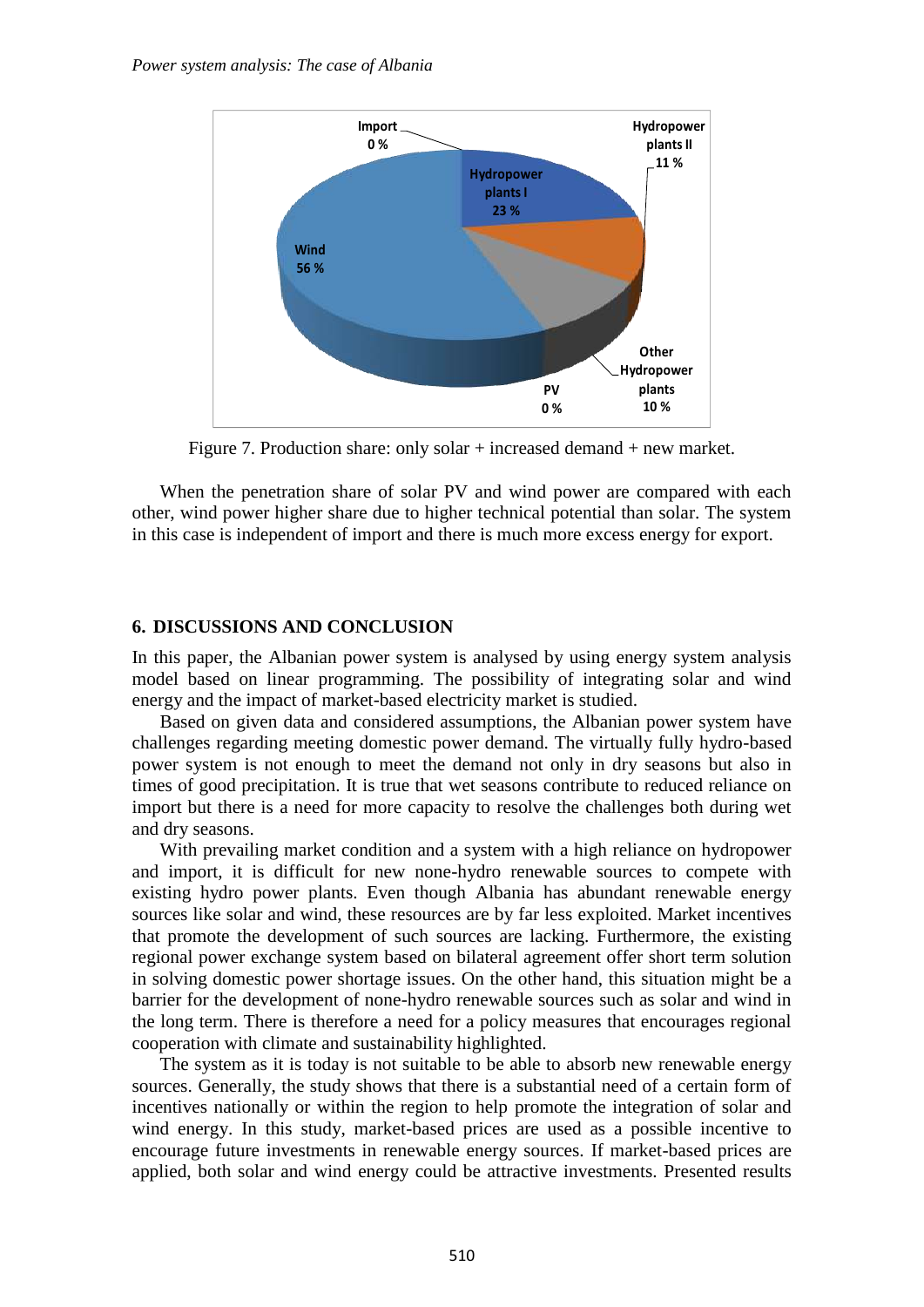related to a new open market show enormous penetration of solar and wind energy as a result of high power prices assumed in this study. Another way to encourage the deployment of renewable energy could be the introduction of tradable green certificates in the region like the one in operation between Norway and Sweden. This policy measure has proven to be successful in achieving renewable targets both in Sweden and Norway. A combination of a regional open market and a tradable green certificate would further promote the integration of new renewable energies.

Lastly, Albania has a substantial renewable energy potential in the form of solar and wind energy and this potential can be of great value not only nationally but also for the whole Balkan region and Europe as a whole. The fact that supply security and environment are top priority in Europe, the development in Albania can be of great importance within this context.

It is at this stage difficult to draw any final conclusion, since this case study is based on assumed data and several simplifications to describe the system. The results could be different if other reference year is used. There is a need for further study to better describe the system under study. It is therefore very important that presented results should be interpreted cautiously from this point of view.

### **ACKNOWLEDGMENT**

The authors would like to thank Norwegian University of Science & Technology and the staff members from Department of Energy of Polytechnic University of Tirana for the support they showed and the willingness to help collect the latest data for this paper. Without them this work would not be possible.

### **CONFLICT OF INTERESTS**

The authors would like to confirm that there is no conflict of interests associated with this publication and there is no financial fund for this work that can affect the research outcomes.

## **REFERENCES**

- [1] Ashgar Z. Energy-GDP relationshsip: A casual analysis for five countries of south asia. *Applied Econometrics and International Development*, 2008; 8(1); 167-180.
- [2] Jaktas T. (2019) Energy Transformation Towards Sustainability- chapter 5. What does energy security mean?
- [3] Miller B. G. (2011) Coal and Energy Security," Clean Coal Engineering Technology.
- [4] Liu Z., Yang G., Wei L., Yue D. and Tao Y. Research on the Robustness of the Constant Speed Control of Hydraulic Energy Storage Generation, *Energies*, 2018; 11(5); 1310.
- [5] Mi Z., Jia Y., Wang J. and Zheng X. Optimal scheduling strategies of distributed energy storage aggregator in energy and reserve markets considering wind power uncertainties, *Energies*, 2018; 11(5); 1242.
- [6] Andreadou N., Kotsakis E. and Masera M. Smart meter traffic in a real LV distribution network, *Energies*, 2018; 11(5); 1156.
- [7] Helin K., Zakeri B. and Syri S. Is district heating combined heat and power at